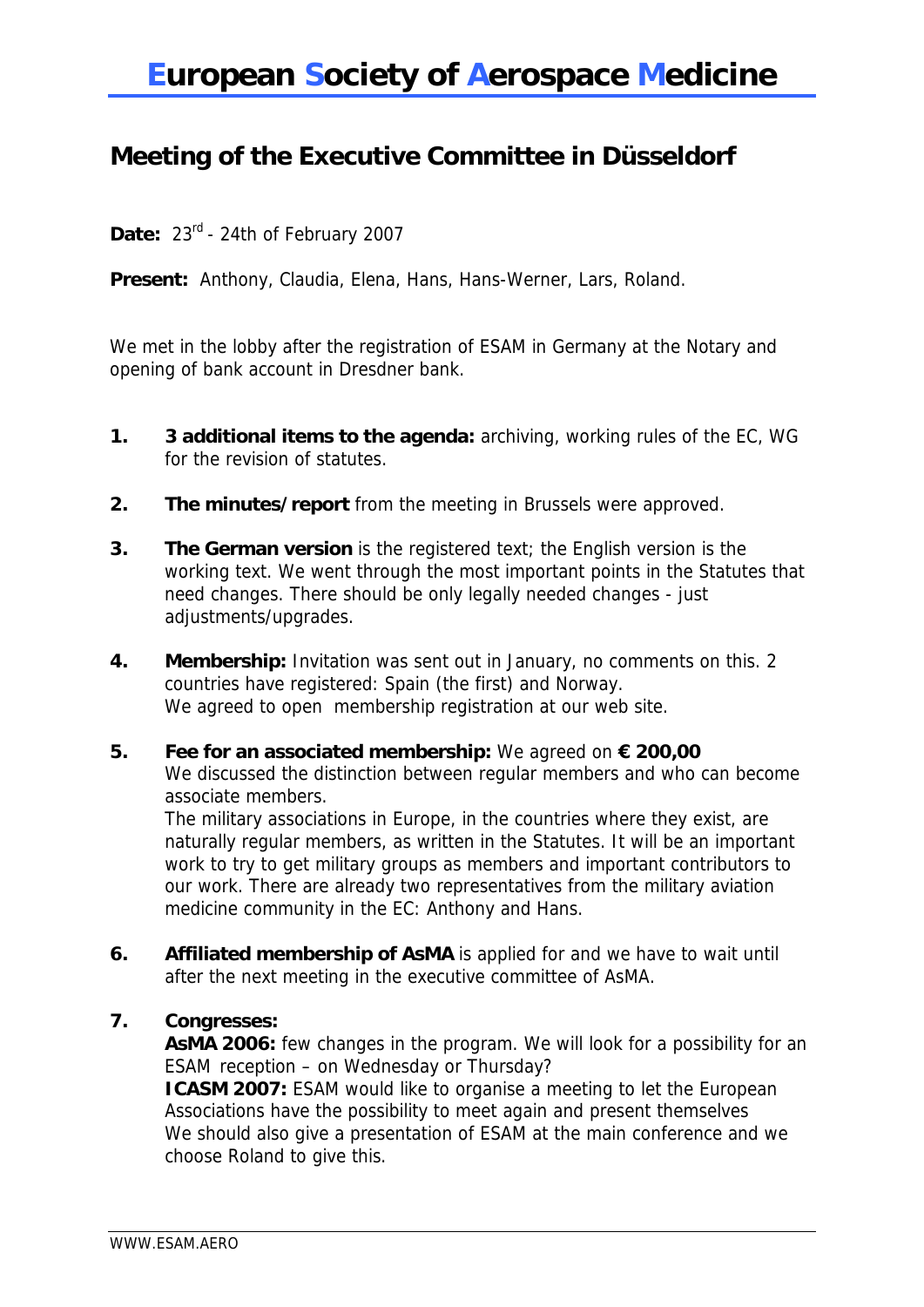# **European Society of Aerospace Medicine**

**GA 2007:** when? On Sunday in front of ICASM? We should give a report of the activities and economic issues. There is a need for an Election Committee and 2 auditors or should we wait to the next GA? **Elena and Claudia** take the responsibility to prepare the GA program. **Roland** will contact Wolfgang Koestler about the possible timing.

- **8. Web.** OK with the information we need. At the moment we should develop the Link site to be as complete as possible, also to military websites.
- 9. We received a letter from Mr Goudou from **EASA** where he "welcomes the creation of centres of expertise on a European level, such as ESAM, and we are also looking forward to a fruitful cooperation with you in the future."
- 10. **Training courses:** Elena has prepared a form to be sent out to all the European Associations. She has done a lot of work trying to find out what the situation is for the moment in the European countries. We agreed to send the form to the Associations and the CAA's.

At the ESAM web site, there could be information available abut the courses, training, etc, in which language, timing, etc. WG: **Elena, Anthony, Hans and Lars.** 

**Conference Committee (CC):** Anthony pointed out the necessity to set down a CC according to the Statutes because ESAM has decided on arranging The European Conference of Aerospace Medicine ("ECAM"). We have already started this work by holding a panel at the first AsMA meeting and Hans is chair of this Committee. The CC's do not need to be big congresses or conferences. What we need to do is to appoint a CC to work on this question. **We decided to appoint Hans as chairman of the CC, Anthony and Claudia as members.**

**Need for founds:** Donations and grants. We should work on this later, but ESAM really needs help to finance our activities.

**Information work:** use and develop the web site. We should all promote ESAM at meetings and so on. We will have business cards, folders to pass out, etc.

- 11. **Advisory board:** Roland read from his e-mail: " ". We discussed this matter, read through the Statutes. We also agreed on the importance of creating a network/databank of specialists from all the member countries. The AB is important to collect fact, information, evidence, etc.
- 12. **Logo:** we discussed several options and agreed on one that needs some changes. **Roland**
- 13. We will create an **Action list**, including: item number, item, responsibility, due